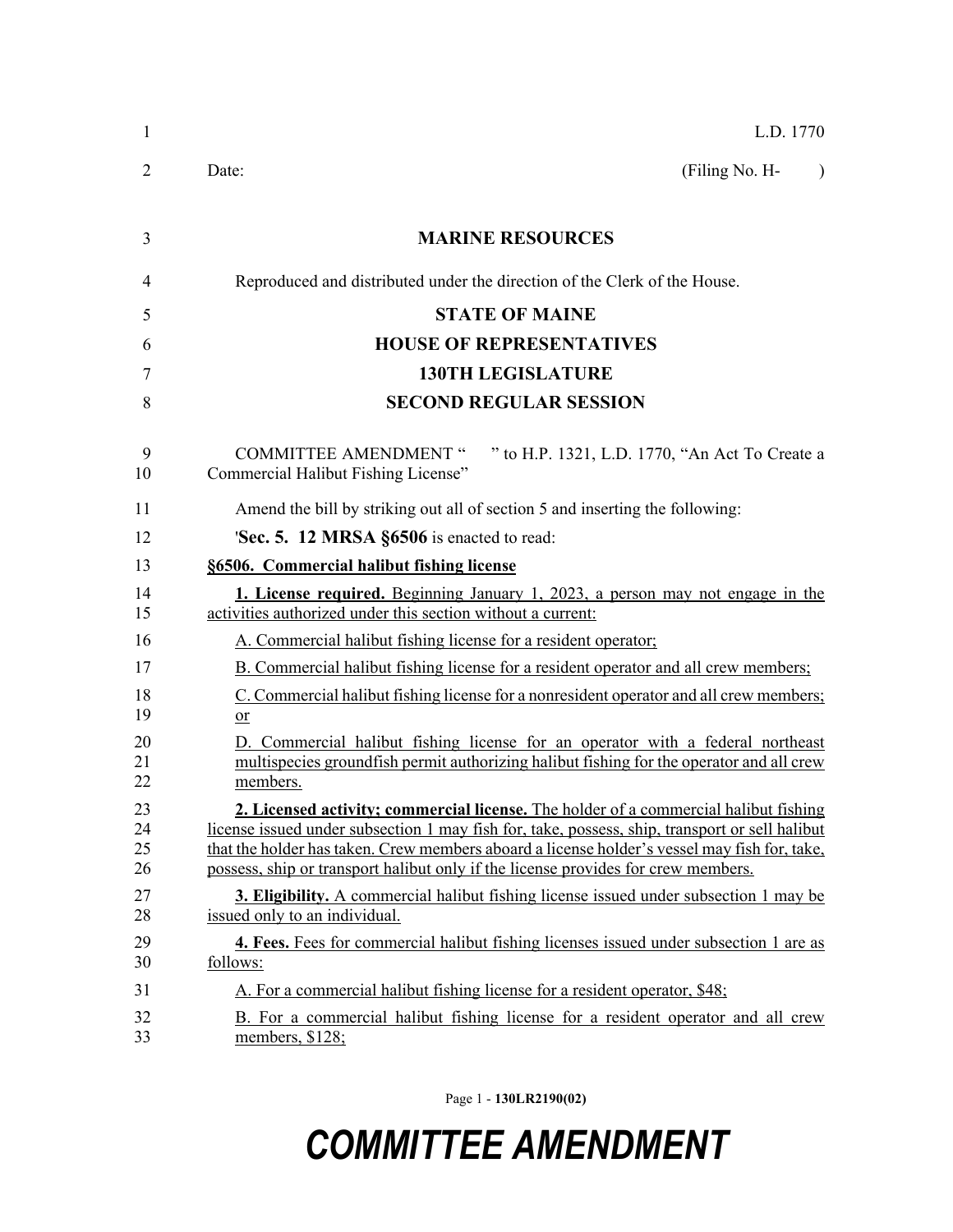| 1              | C. For a commercial halibut fishing license for a nonresident operator and all crew            |
|----------------|------------------------------------------------------------------------------------------------|
| $\overline{2}$ | members, \$481; and                                                                            |
| 3              | D. For a commercial halibut fishing license for an operator with a federal northeast           |
| $\overline{4}$ | multispecies ground fish permit authorizing halibut fishing for the operator and all crew      |
| 5              | members, \$2.                                                                                  |
| 6              | The commissioner shall deposit fees collected pursuant to this subsection in the Halibut       |
| 7              | Fund established under section 6039.                                                           |
| 8              | <b>5. Halibut tags.</b> The holder of a commercial halibut fishing license issued under        |
| 9              | subsection 1 must annually purchase halibut tags to fish for or take halibut. A license holder |
| 10             | may purchase an allotment of halibut tags only once per year. A vessel may have only one       |
| 11             | license holder's tags assigned to that vessel. The commissioner shall establish by rule the    |
| 12             | maximum number of halibut tags that may be issued to a license holder per year, and may        |
| 13             | establish up to 2 options for the number of tags a license holder may purchase. The            |
| 14             | commissioner may establish a fee, not to exceed \$4 per tag, for each purchase option.         |
| 15             | Unless otherwise specified in routine technical rules adopted by the commissioner pursuant     |
| 16             | to Title 5, chapter 375, subchapter 2-A, the following fees apply to halibut tags:             |
| 17             | A. For 10 halibut tags, \$10; and                                                              |
| 18             | B. For 25 halibut tags, \$100.                                                                 |
| 19             | The commissioner shall deposit fees collected pursuant to this subsection in the Halibut       |
| 20             | Fund established under section 6039.                                                           |
| 21             | Amend the bill by inserting after section 5 the following:                                     |
| 22             | <b>Sec. 6. Appropriations and allocations.</b> The following appropriations and                |
| 23             | allocations are made.                                                                          |
| 24             | <b>MARINE RESOURCES, DEPARTMENT OF</b>                                                         |
| 25             | <b>Bureau of Marine Science 0027</b>                                                           |
| 26             | Initiative: Provides allocations for expenditures related to halibut research and for the      |
| 27             | implementation of management measures needed for the halibut fishery.                          |
| 28<br>29<br>30 | <b>OTHER SPECIAL REVENUE FUNDS</b><br>2021-22<br>2022-23<br>All Other<br>\$48,500<br>\$0       |
| 31             | OTHER SPECIAL REVENUE FUNDS TOTAL<br>\$0<br>\$48,500                                           |
| 32             | 1                                                                                              |
| 33             | Amend the bill by relettering or renumbering any nonconsecutive Part letter or section         |
| 34             | number to read consecutively.                                                                  |
| 35             | <b>SUMMARY</b>                                                                                 |
| 36             | This amendment adds a commercial halibut fishing license requirement for an operator           |
| 37             | with a federal northeast multispecies groundfish permit authorizing halibut fishing for the    |
| 38             | operator and all crew members and sets the license fee at \$2 for such an operator. It permits |
| 39             | the Commissioner of Marine Resources to establish up to 2 options for the number of            |
| 40             | halibut tags a license holder may purchase and to establish fees for the tag purchase options  |

Page 2 - **130LR2190(02)**

## *COMMITTEE AMENDMENT*